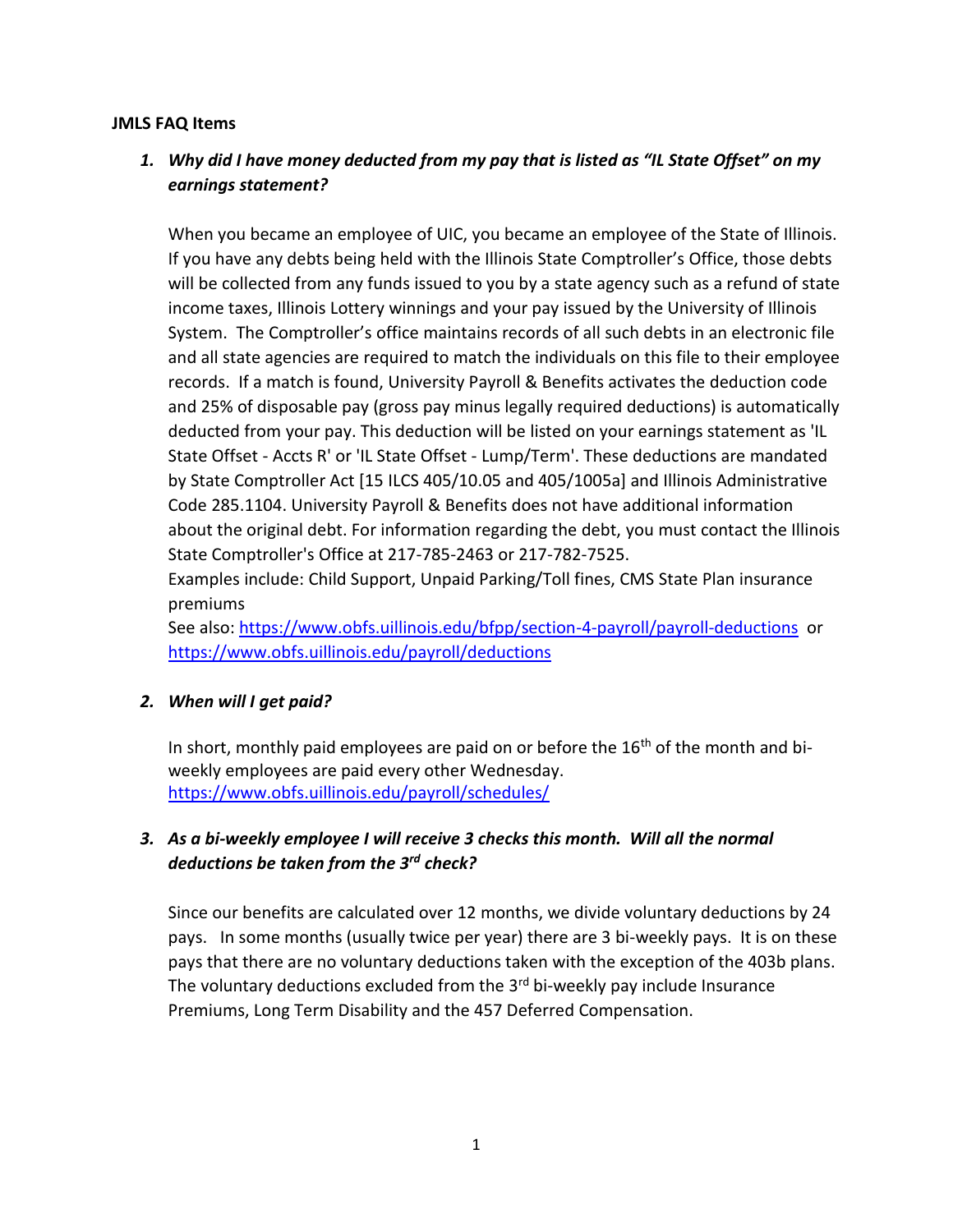## *4. What is meant by "statutory deductions" and which deductions does this apply to?*

Statutory deductions are required by either Federal or State statute. These include federal or state income tax (Form W-4), State Universities Retirement System (SURS) or Social Security and Medicare. [https://www.obfs.uillinois.edu/payroll/earnings](https://www.obfs.uillinois.edu/payroll/earnings-statements/sample-statement/)[statements/sample-statement/](https://www.obfs.uillinois.edu/payroll/earnings-statements/sample-statement/)

# *5. I used to pay into Social Security, but I don't see it coming out of my check anymore. Why?*

Employees eligible for SURS are not subject to the Old-Age, Survivors and Disability (OASDI) portion of Social Security. You will continue to contribute to Medicare at the tax rate of 1.45%. Participation begins on their first day of their SURS eligible job and requires a mandatory contribution to the retirement plan. <https://www.hr.uillinois.edu/benefits/retirement/surs>

## *6. How do I know what I'm going to be paid?*

Once you become an active employee of UIC you will be able to calculate your estimated net pay by using the Payroll Calculators located at: <https://www.obfs.uillinois.edu/payroll/>

## *7. Are there instructions for interpreting my Earnings Statement?*

It is important that you understand the information provided on your earning statement. Many questions you have may be answered here: <https://www.obfs.uillinois.edu/payroll/earnings-statements/sample-statement/>

## *8. Where do I find my electronic earnings statement?* Your earning statement is located on the Systems HR Services webpage at: [https://www.hr.uillinois.edu](https://www.hr.uillinois.edu/) – Pay Tab – Earnings Statement

## *9. Why can't I get my pay issued on a paper check?*

University Payroll & Benefits mandates that employees utilize direct deposit. If you do not have an active direct deposit account prior to receipt of first pay, you will receive funds on a university provided pay card. These cards must be picked up at the UIC University Payroll & Benefits office.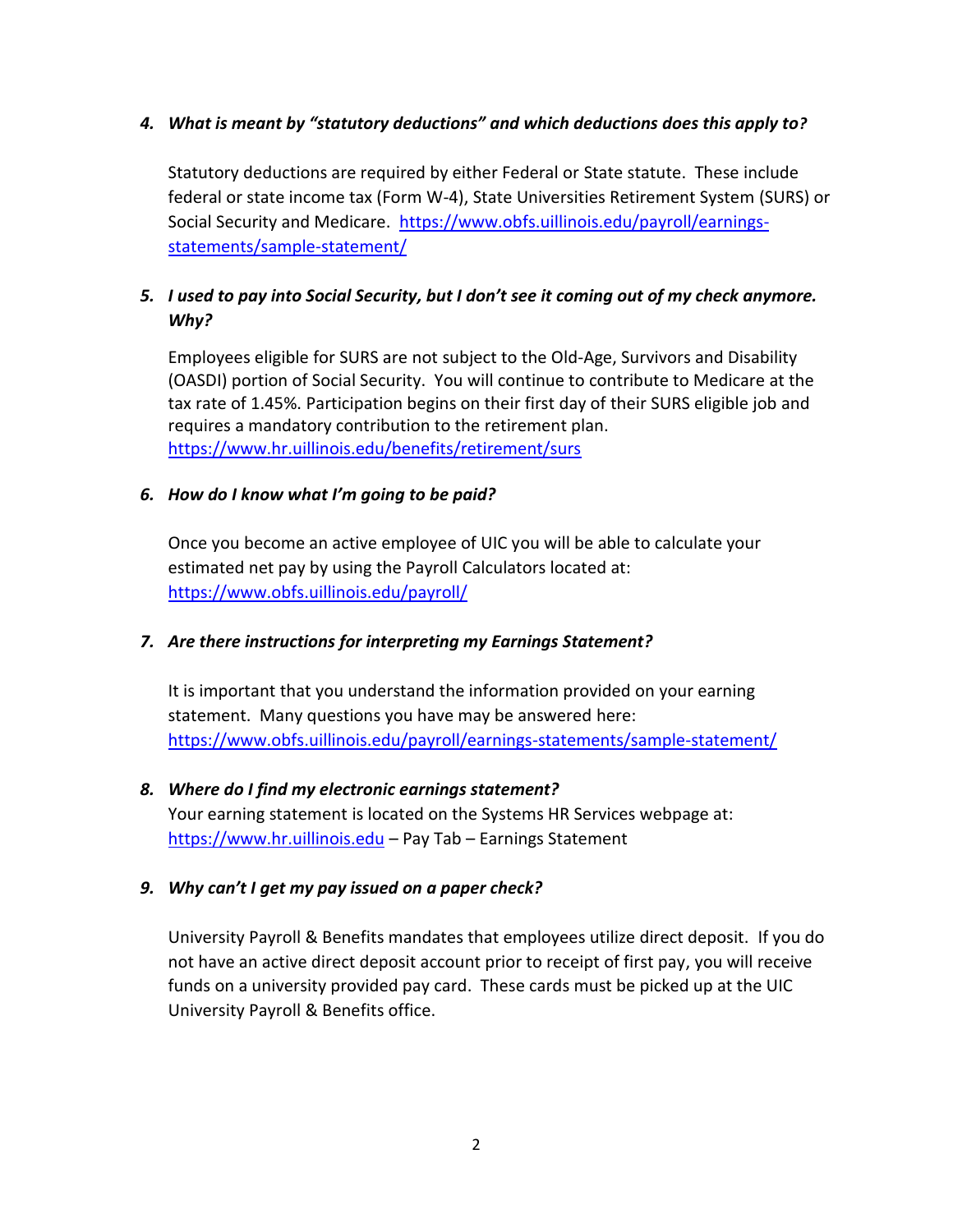#### *10. Where do I find my timesheet?*

Your timesheet can be accessed at [https://apps.uillinois.edu/.](https://apps.uillinois.edu/) Choose Student & Faculty Self-Service then choose University of Illinois at Chicago (UIC). Additional assistance on how to enter your time can be found by viewing the Web Time Entry (video) https://youtu.be/R35HIJ -g\_c

#### *11. How do I contact University Payroll & Benefits?*

You can contact University Payroll & Benefits by calling 312-996-7200 or by email: [Benefits@uillinois.edu](mailto:Benefits@uillinois.edu) or [payinq@uillinois.edu](mailto:payinq@uillinois.edu)

#### *12. Will I receive two W-2s this year?*

Yes. You will receive one from The John Marshall Law School and one from the University of Illinois.

#### *13. Where do I update my W-4?*

You can update your W-4 at [https://www.hr.uillinois.edu](https://www.hr.uillinois.edu/) – Pay Tab – W-4 Withholding Allowance. Most changes will be effective the next available pay.

#### *14. Where do I update my direct deposit information?*

You can update your direct deposit information at [https://www.hr.uillinois.edu](https://www.hr.uillinois.edu/) – Pay Tab – Direct Deposit. Most changes will be effective the next available pay.

#### *15. Where do I consent/unconsent to receive an electronic W-2, 1095-C and/or 1042-S?*

If you would like to consent for electronic distribution of your tax statement(s), you must do so prior to the posted deadline by completing an online W-2/1042-S/1095-C Tax Statement Consent Form. Each year the deadline for consenting is communicated through multiple sources such as mass email to employees and departmental newsletter. Employees can electronically consent by clicking the "Pay tab" found on the System Human Resources website at [https://www.hr.uillinois.edu.](https://www.hr.uillinois.edu/) A separate consent is required for each tax statement, however once you consent for a tax form, that consent will remain in effect until you revoke your consent. You many revoke your consent at any time.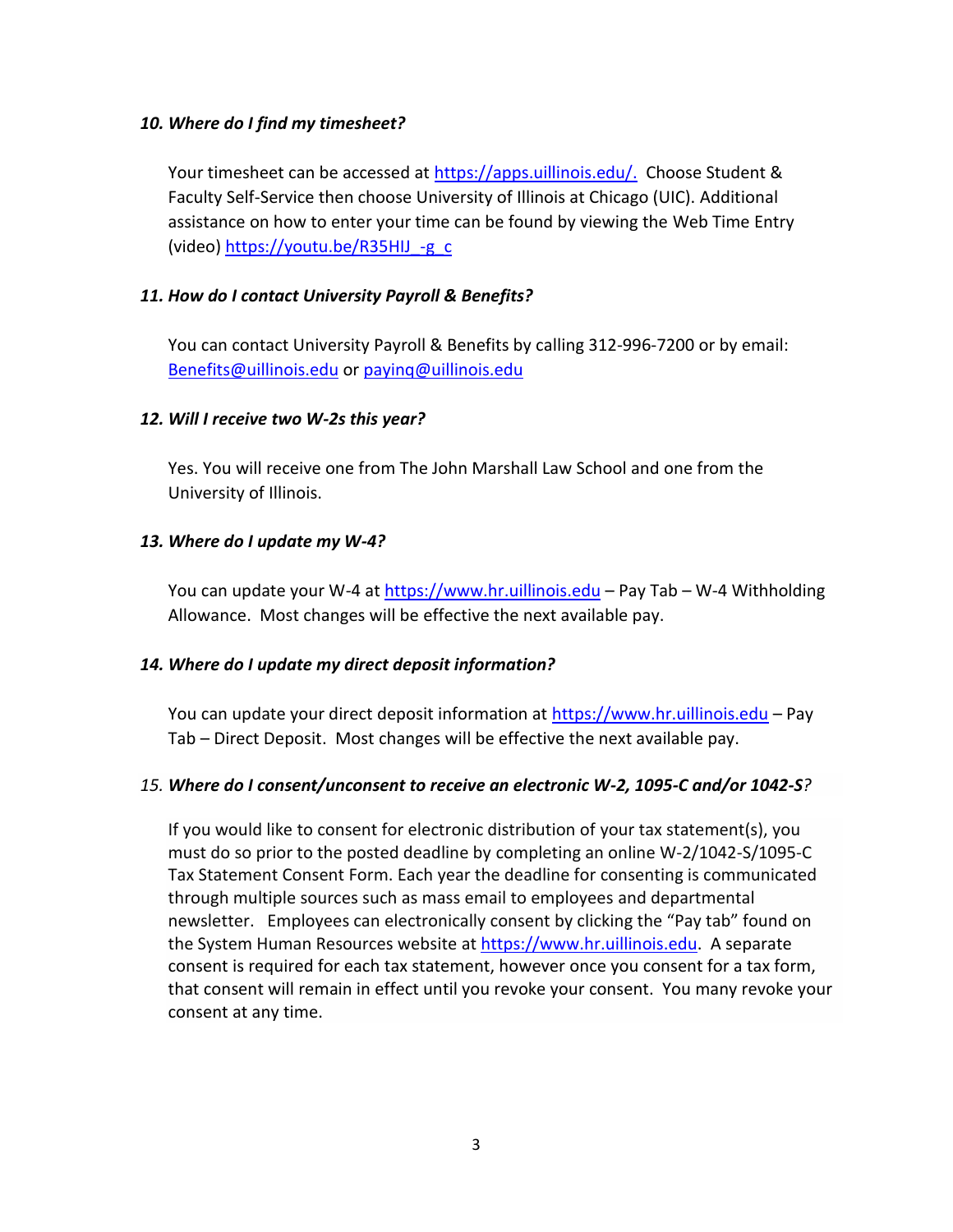#### *16. What are the supplemental retirement plans?*

University of Illinois employees are eligible to participate in both a 403b and a State Deferred Compensation plan (457). Pre-tax and post-tax (ROTH) options are available. These plans are voluntary and separate from the mandatory SURS retirement plan. <https://www.hr.uillinois.edu/benefits/retirement>

#### *17. How do I enroll in a supplemental 403b retirement plan?*

You can enroll in one of the supplemental 403b retirement plans at https://www.hr.uillinois.edu/benefits/retirement/403b

#### *18. How do I contribute to a supplemental 403b retirement plan?*

You can designate the contribution amount, either a percent or a flat dollar amount, and contribution type, either pre-tax or post-tax (ROTH) by completing a Salary Reduction/Redirection Agreement (SRA). The SRA is available on-line at [https://www.hr.uillinois.edu/benefits/forms.](https://www.hr.uillinois.edu/benefits/forms)

## *19. How do I enroll in a State Deferred Compensation plan (457)*

You can enroll and begin contributions by completing the State Deferred Compensation Enrollment and Beneficiary Form. The forms can be downloaded at [https://www2.illinois.gov/cms/benefits/Deferred/Pages/DeferredCompensationForms.a](https://www2.illinois.gov/cms/benefits/Deferred/Pages/DeferredCompensationForms.aspx) [spx](https://www2.illinois.gov/cms/benefits/Deferred/Pages/DeferredCompensationForms.aspx) and should be returned to UPB.

#### *20. Is there an employer match to the supplemental retirement plans?*

No. Contributions to the 403b and 457 supplemental retirement plans are employee only.

#### *21. Does the University of Illinois System provide a short-term disability benefit?*

No. Short-Term Disability benefits are not available.

#### *22. What is SURS?*

The State University Retirement System [\(SURS\)](https://www.hr.uillinois.edu/benefits/retirement/surs) is a state-wide system for Illinois public universities that provides retirement, disability, and related benefits to eligible participants and annuitants.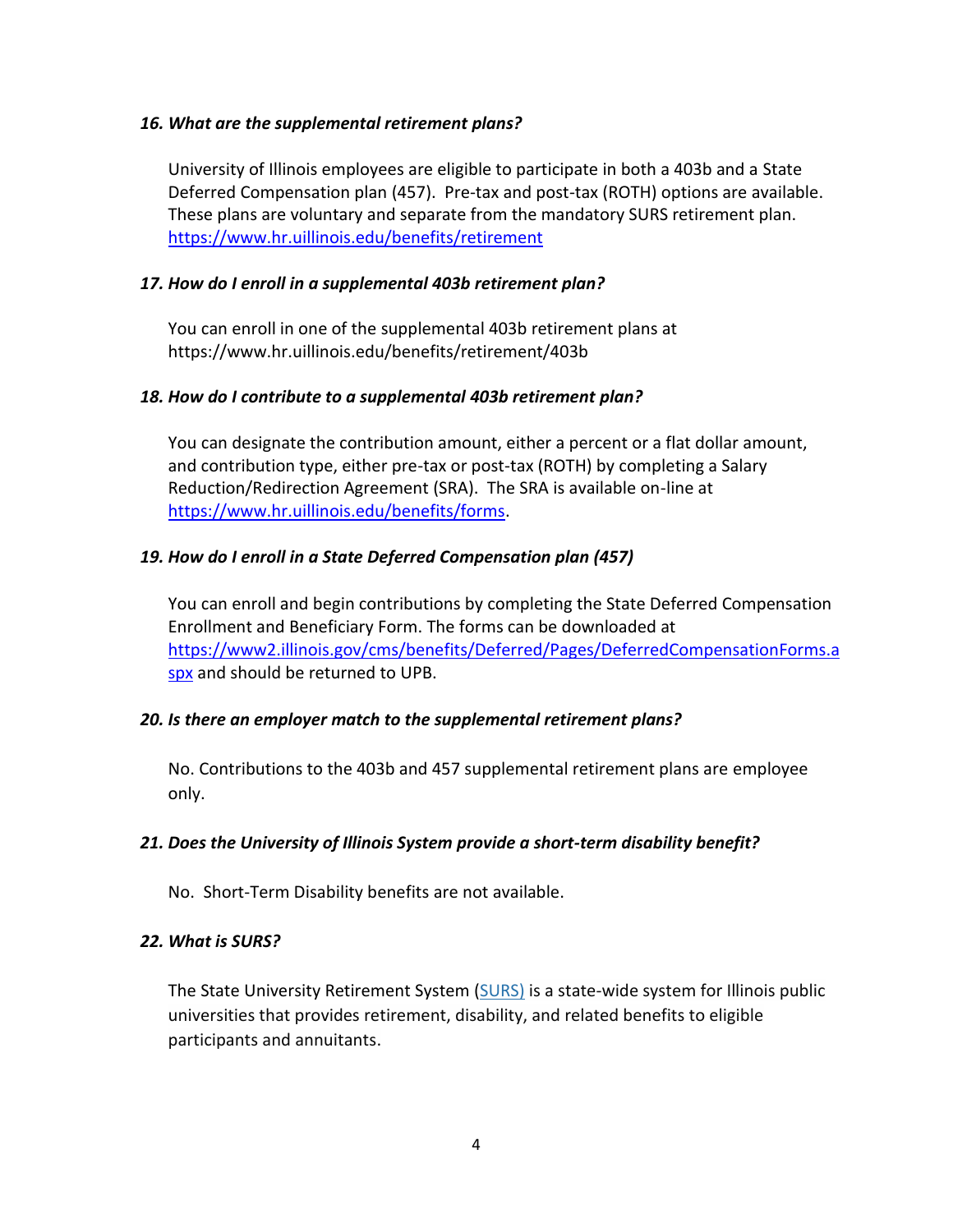#### *23. Whom do I contact regarding SURS?*

You should contact SURS directly at 800-275-7877 if you have questions regarding the mandatory retirement plans.

#### *24. Now that I participate in SURS, will I be eligible to receive social security benefits?*

As a SURS participant, you will not have Social Security deducted from your payroll. However, if you contributed to Social Security prior to SURS covered employment you may have Social Security benefits but may have a diminished return per the Windfall Clause. You should contact your local Social Security Office for more information. <https://www.hr.uillinois.edu/benefits/retirement/surs/socsec>

# *25. What is the difference between a State provided benefit and a university provided benefit?*

State provided benefits are benefits that are available to all eligible State of Illinois employees. The Bureau of Benefits within the Department of Central Management Services administers the State Employees Group Insurance Program as set forth in the State Employees Group Insurance Act of 1971. State provided benefits include Health/Dental/Life insurance, Flexible Spending Accounts and the State Deferred Compensation plan (457).

University provided benefits are benefits that are available to employees of the University. University provided benefits include Long Term Disability (Prudential), AD&D (The Hartford Group) and the supplemental 403b retirement plans.

## *26. Compensable time – Sick/Vacation/etc.*

Human Resources manages Compensable Time. Questions regarding compensable time should be directed to the appropriate HR office. https://www.hr.uillinois.edu/contacts

## *27. What is MyBenefits?*

MyBenefits is the state's online system, which will provide self-service tools to assist you with plan enrollment and changes (health, dental, and life insurance, and flexible spending account plans).

## *28. Who is Morneau Shepell?*

Morneau Shepell is the vendor providing the MyBenefits online enrollment website and Service Center.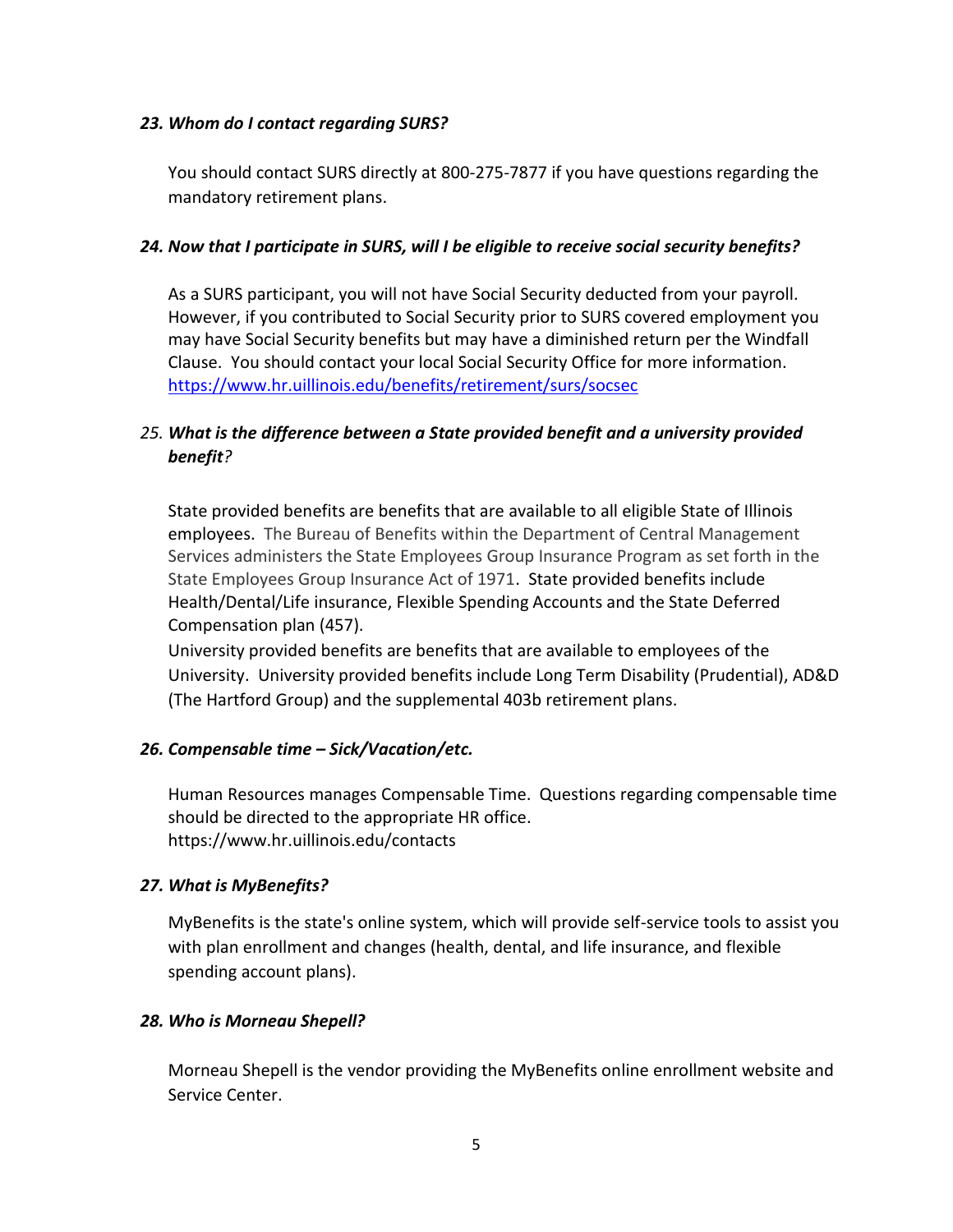## *29. How do I login/register as a first time user on MyBenefits?*

- Go to MyBenefits at [MyBenefits.illinois.gov](https://mybenefits.illinois.gov/) and select Login (upper right of screen)
- Look for the small text "Logging in for the first time? Register" and select Register (lower right of screen)
- Answer the Self Registration (authentication) questions
- Create your unique secure password and select Continue
- Select View login ID to view your CMS-issued Employee ID Number (EIN) and save this number for future logins! Select Continue
- Create your challenge questions (to be used if you forget your password)
- Accept the CMS disclaimer

## *30. How do I login after my initial login/registration?*

Once you complete the registration, you will use your CMS issued Login ID and password to access MyBenefits at [MyBenefits.illinois.gov.](https://mybenefits.illinois.gov/) Your University UIN, NetID, Enterprise ID, or any other University logins and passwords cannot be used.

## *31. What is the enrollment deadline for state benefits?*

New state benefit eligible employees have 30 calendar days, from the benefit eligibility date, to make state benefit plan elections.

## *32. When should newly state benefit-eligible employees elect their benefits?*

Three (3) business days after completing your My Profile Form in UI New Hire, please go to [MyBenefits](https://mybenefits.illinois.gov/) to self-authenticate, register, review your options, and make your plan elections. You may receive communications about state benefits via postal mail approximately 5 to 10 days after you complete your form. It is recommended that you attend a Benefits Overview Session prior to making plan elections.

## *33. Can I change my benefit elections after I select "Submit/Finalize" in MyBenefits?*

Newly Benefits Eligible 30 calendar day enrollment period: No, you may only make one election during this enrollment period. You will not be allowed to revise your State benefit elections, even if you are still within the 30 calendar day enrollment period. Once you select "Submit/Finalize" your benefit elections are final and unchangeable until either the next Benefit Choice period in May, or a qualifying event occurs.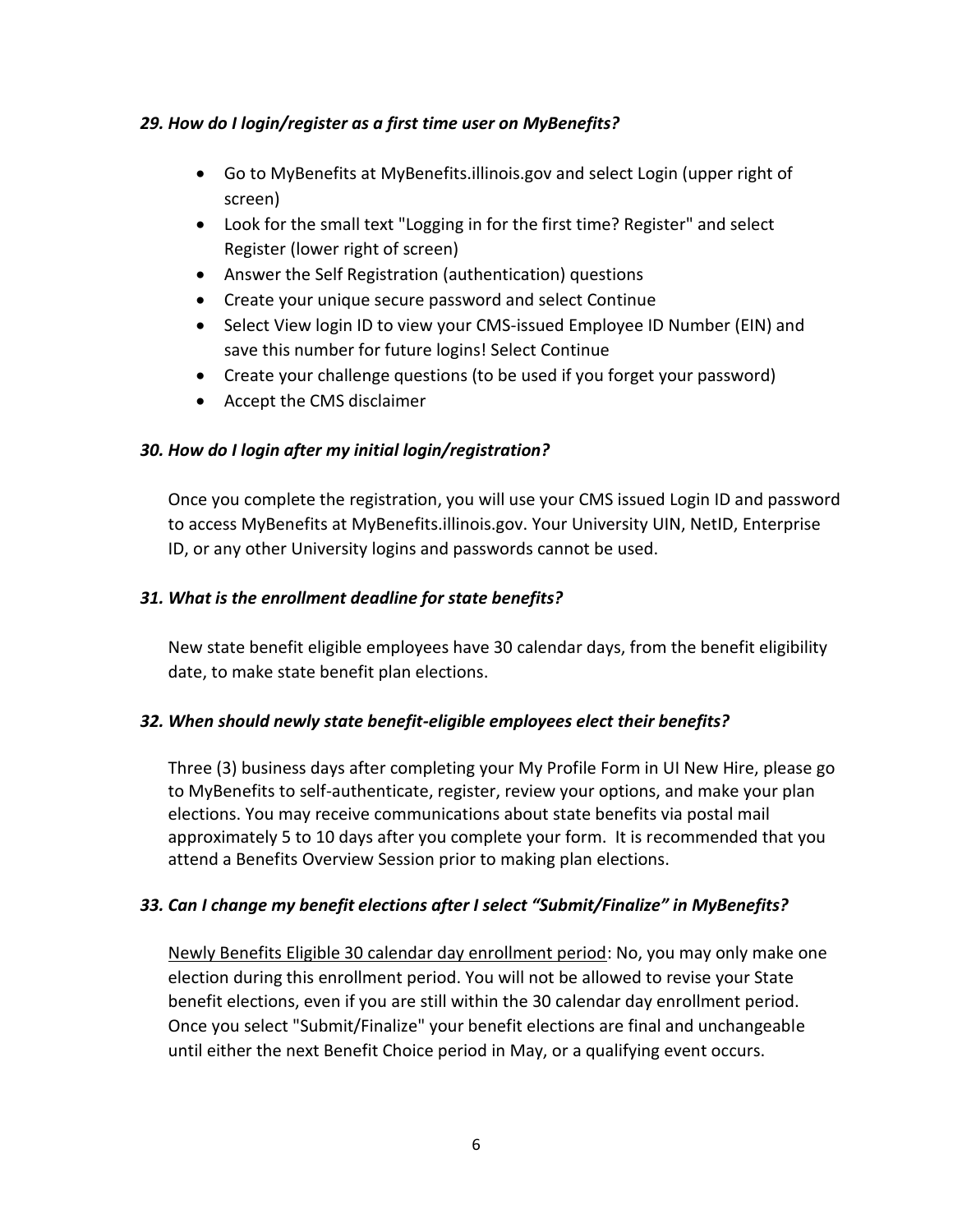Benefit Choice: Yes, you may change your elections any time prior to the end of the Benefit Choice period.

Qualifying Event: No, you may only make one election during the 60 calendar day qualifying event period. You will not be allowed to revise your State benefit elections, even if you are still within the 60 calendar day qualifying event period. Once you select "Submit/Finalize" your benefit elections are final and unchangeable until either the next Benefit Choice period in May, or a new qualifying event occurs.

## *34. When will I receive my insurance ID cards?*

You will receive ID cards from your insurance plans (e.g., HMO Illinois, Delta Dental) approximately 2 to 3 weeks after you made your benefit elections and provided any required documentation.

## *35. What happens if I miss my enrollment deadline?*

You will default into the Quality Care Health and Dental Plans with no dependent coverage. You will receive a reminder from MyBenefits when you have 10 calendar days remaining in your enrollment election period.

## *36. Do I make ALL benefit elections and changes through MyBenefits?*

No, only the following state plans:

- Health Insurance
- Dental Insurance
- Life Insurance
- Flexible Spending Account Plans (includes Medical and Dependent Care)

## *37. Which benefit elections are NOT completed in MyBenefits?*

The following University benefit plans and the State Deferred Compensation plan enrollments/changes will not be made in MyBenefits\*:

- University Accidental Death & Dismemberment (AD&D)
- University Long Term Disability (LTD)
- University 403(b) Supplemental Retirement Plan
- State 457 Deferred Compensation Plan

\* Enrollment and changes in these plans can be made at any time.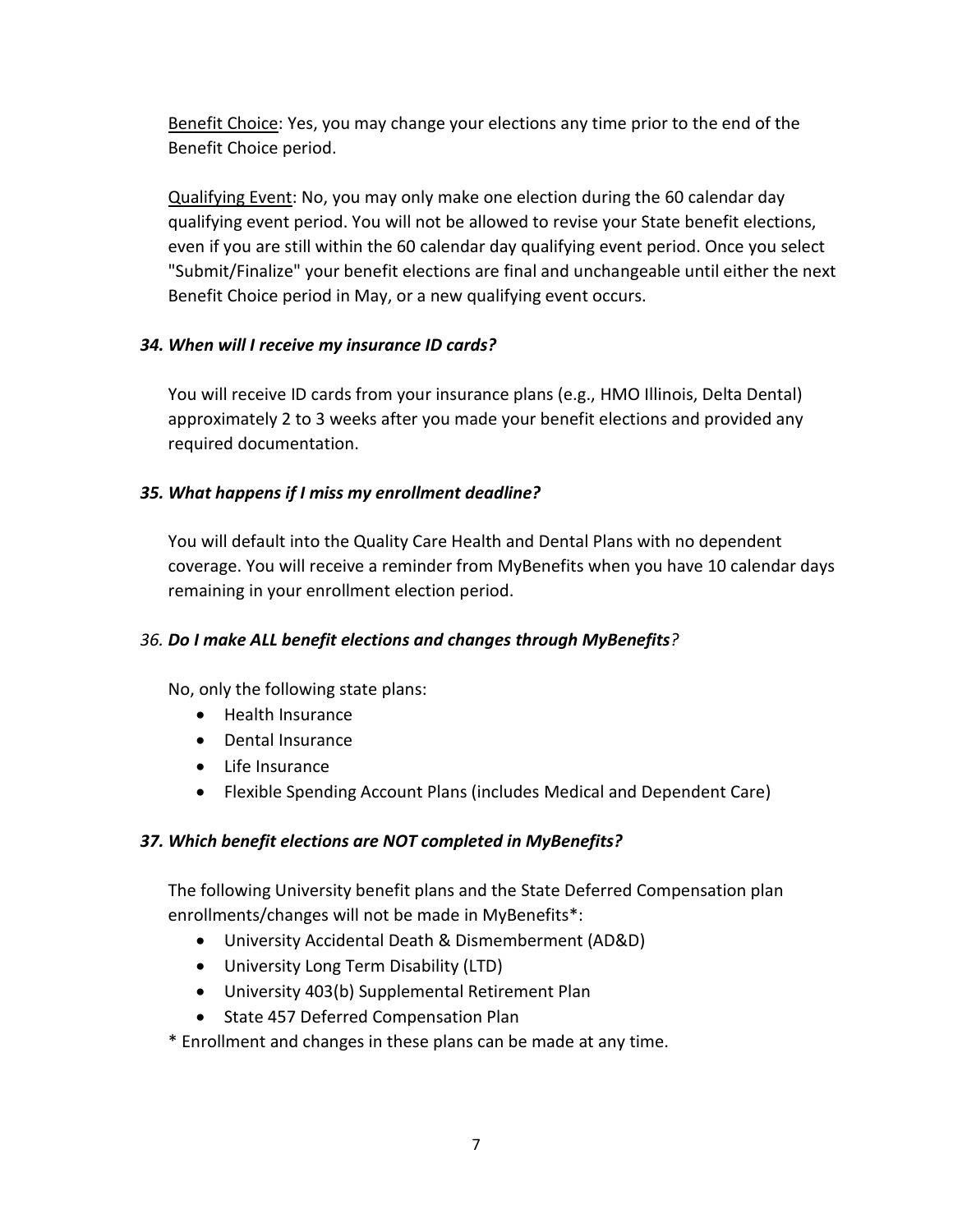#### *38. How do I add or change my State life insurance beneficiary?*

Complete the beneficiary form available on MyBenefits and mail it to Minnesota Life at the address on the form.

# *39. How do I complete the Statement of Health if I requested life insurance coverage more than the 4x guarantee amount or after the guaranteed issue period?*

Complete the Statement of Health form available on MyBenefits and mail it to Minnesota Life at the address on the form.

#### *40. How can I view my State Insurance Benefits?*

Your State insurance benefits are available o[n MyBenefits.](https://mybenefits.illinois.gov/)

#### *41. Where and how do I submit any required documentation?*

Any required documentation for newly benefits eligible employees, benefit choice, or qualifying event changes can be uploaded, as one combined file, at [MyBenefits.illinois.gov](http://mybenefits.illinois.gov/) OR mailed to the MyBenefits Service Center at the address in the MyBenefits Contact Information below. Combine documents such as marriage certificate, birth certificate or hospital birth record into one file by scanning them into a PDF (other allowable file types: JPEG, GIF, PNG, BMP or TIFF) and upload the combined document as described below.

- Login at [MyBenefits.illinois.gov](http://mybenefits.illinois.gov/)
- Go to the Your Benefits box
- Select Self-Service Tools
- Upload Required Documents and follow the instructions.

If you need assistance, contact the MyBenefits Service Center at the numbers in the MyBenefits Contact Information below.

## *42. What is the deadline to submit my documentation?*

Newly Benefits Eligible: 30 calendar days from the benefit eligibility date. Benefit Choice: 10 calendar days following the close of the Benefit Choice period. Qualifying Event: 60 calendar days after the date of the event. See [Qualifying Events -](https://www.obfs.uillinois.edu/common/pages/DisplayFile.aspx?itemId=773920) [How to Change Your State Benefit Plan Selections to Support Life Events](https://www.obfs.uillinois.edu/common/pages/DisplayFile.aspx?itemId=773920) for help or additional information.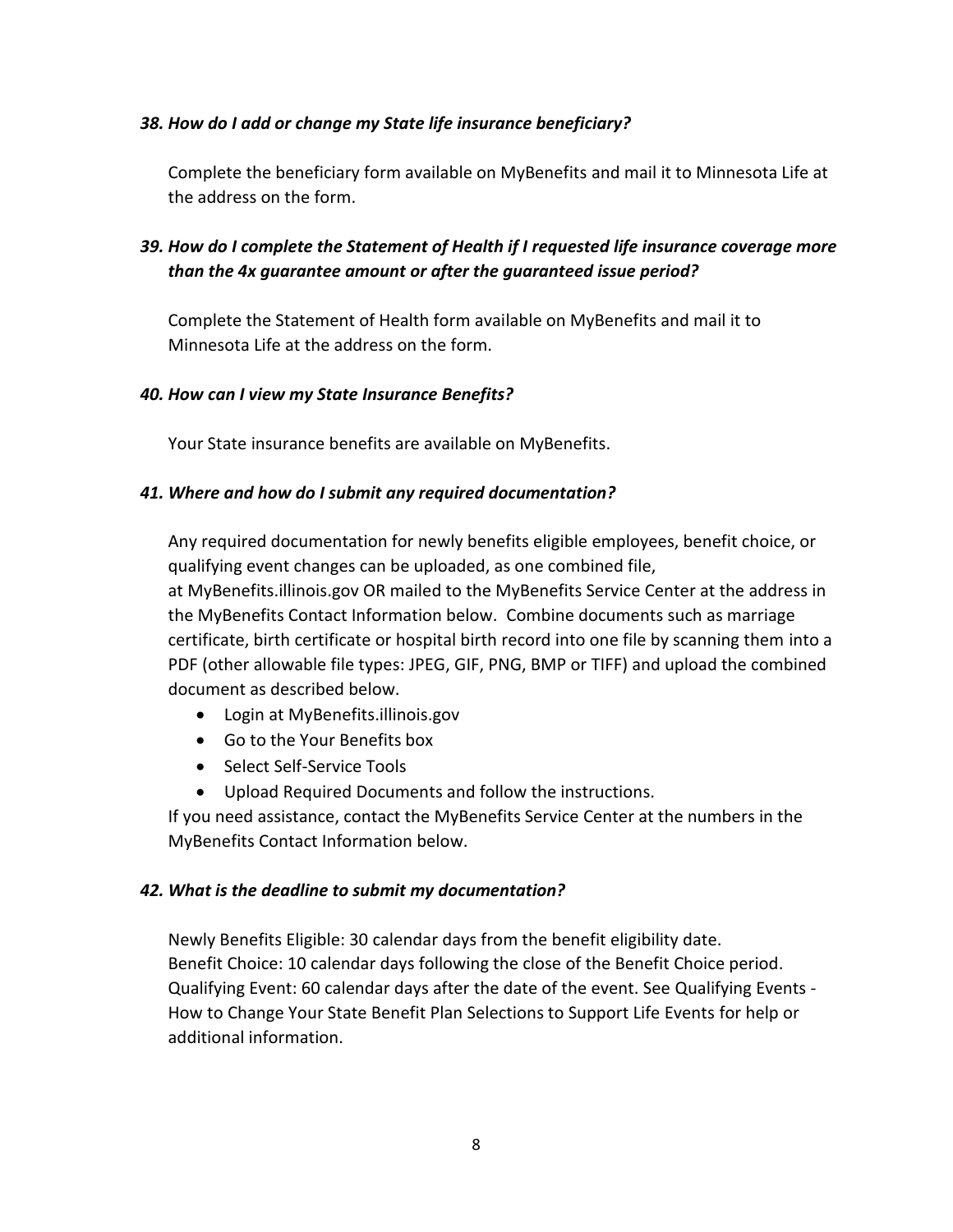#### *43. What is a CMS-issued Login ID Number (Employee ID Number) and where can I find it?*

The CMS-issued Login ID (CMS Login ID) is a unique identifier assigned to you by the State of Illinois for benefits purposes. After registering and completing the selfauthentication process on MyBenefits, your unique ID will be displayed. You should receive a mailing from MyBenefits that will contain your unique ID. Use this number to access your benefits information on MyBenefits.

#### *44. I forgot my CMS-issued Login ID Number (Employee ID Number), how do I retrieve it?*

Go to MyBenefits at [MyBenefits.illinois.gov](https://mybenefits.illinois.gov/) and select Login (upper right of screen), select Forgot my login ID and then answer the questions to retrieve your login ID.

#### *45. Can I use paper enrollment/change forms for my State insurance benefits?*

No, paper enrollment/change forms are not accepted for state insurance benefits plan enrollment/changes. Enrollment must be completed online or by calling MyBenefits.

## *46. How do I enroll or make changes if I don't have access to a computer or the MyBenefits website is unavailable?*

If you need assistance, contact the MyBenefits Service Center or the University Payroll & Benefits office at the numbers below.

#### *47. How do I change my mailing address for MyBenefits?*

You must change your mailing address online through the University's [My Profile](https://go.uillinois.edu/myprofile) (https://www.hr.uillinois.edu/cms/One.aspx?portalId=4292&pageId=858105). Your changes are then transferred to MyBenefits. Note: It may take up to two (2) weeks for the change to be reflected on MyBenefits.

#### *48. How do I add an email address for my state benefits?*

**New Employee Process:** When completing your My Profile Form in UI New Hire, elect email delivery of your state benefits to receive information about your benefits through email (a future enhancement) instead of postal mail when email delivery begins. This will be the fastest delivery option for your state benefits information.

**Current Employee Process:** It is recommended that you provide a preferred email address to receive important reminders via email (a future enhancement) rather than postal mail about: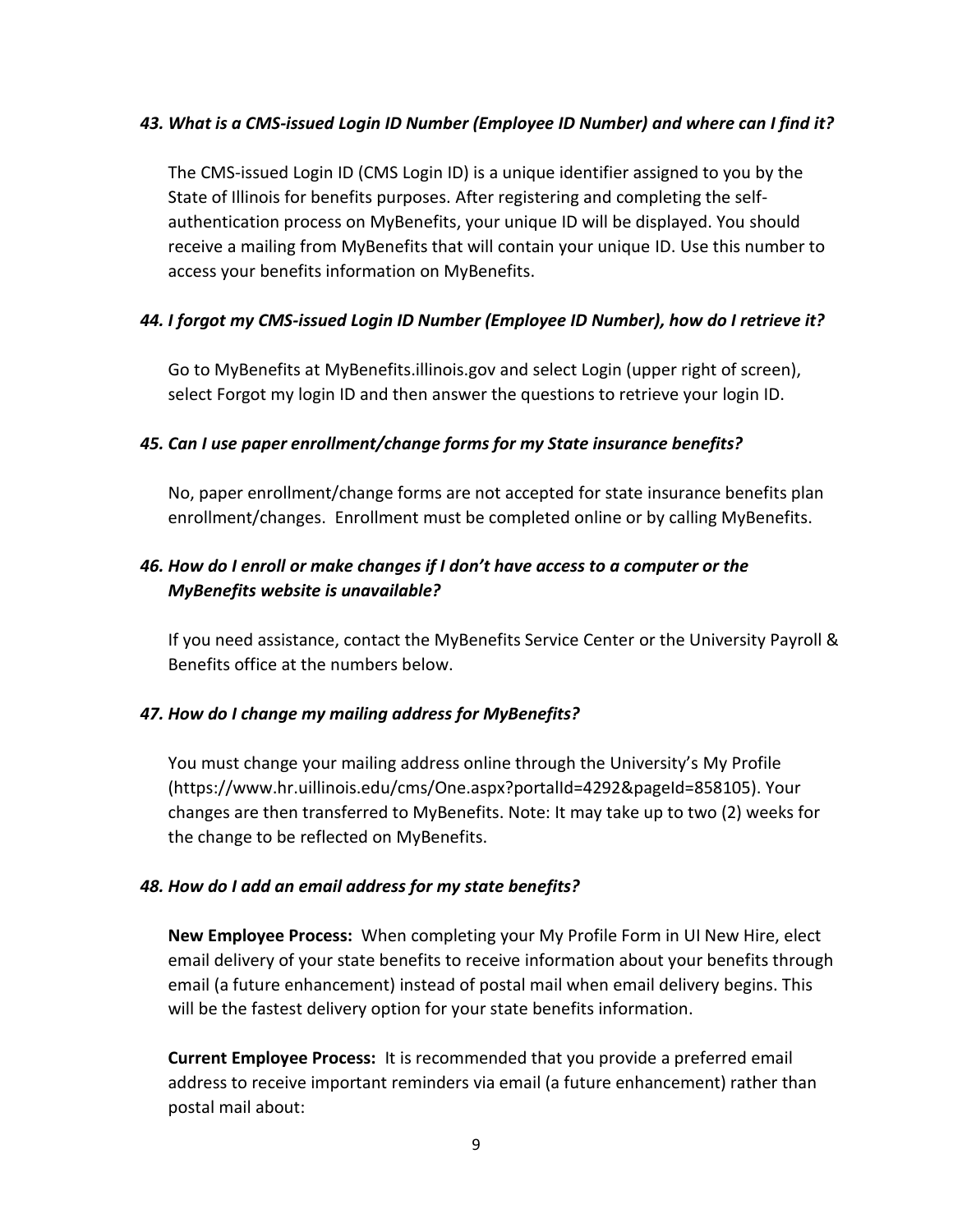- Follow-up on qualifying events
- Outstanding documentation needs

Once logged in, go to the Your Benefits box, select Self-Service Tools and select Update my email.

## *49. Why should I provide an email address for my State benefits?*

Email delivery will be the fastest method of receiving information about your state benefits, when email delivery begins.

How do I change my email address? You may log on to MyBenefits and change your email address at any time.

# *50. How do I confirm the emails I receive from MyBenefits are legitimate and are not phishing emails (i.e., attempts to steal my identity)?*

You are encouraged to contact the MyBenefits Service Center to confirm the authenticity of the communication.

# *51. When should I contact the MyBenefits Service Center?*

Contact MyBenefits for assistance with the following:

- Problems logging in
- Resetting your password
- $\bullet$  Advice on state plan options what plan is best for me
- Health insurance premium, Point of Service costs (copays and coinsurance), outof-pocket maximums, etc.
- Help verifying enrollment, dependents, documentation
- Help making qualifying event changes
- Understanding insurance plan premiums
- Flexible spending account (Medical and Dependent Care) enrollment

## *52. When should I contact University Payroll & Benefits for benefits related questions?*

Contact UPB for the following:

- Questions about University offered plans.
	- o Long Term Disability (LTD) with Prudential
	- o Accidental Death & Dismemberment (AD&D) with The Hartford
- General plan counseling on: